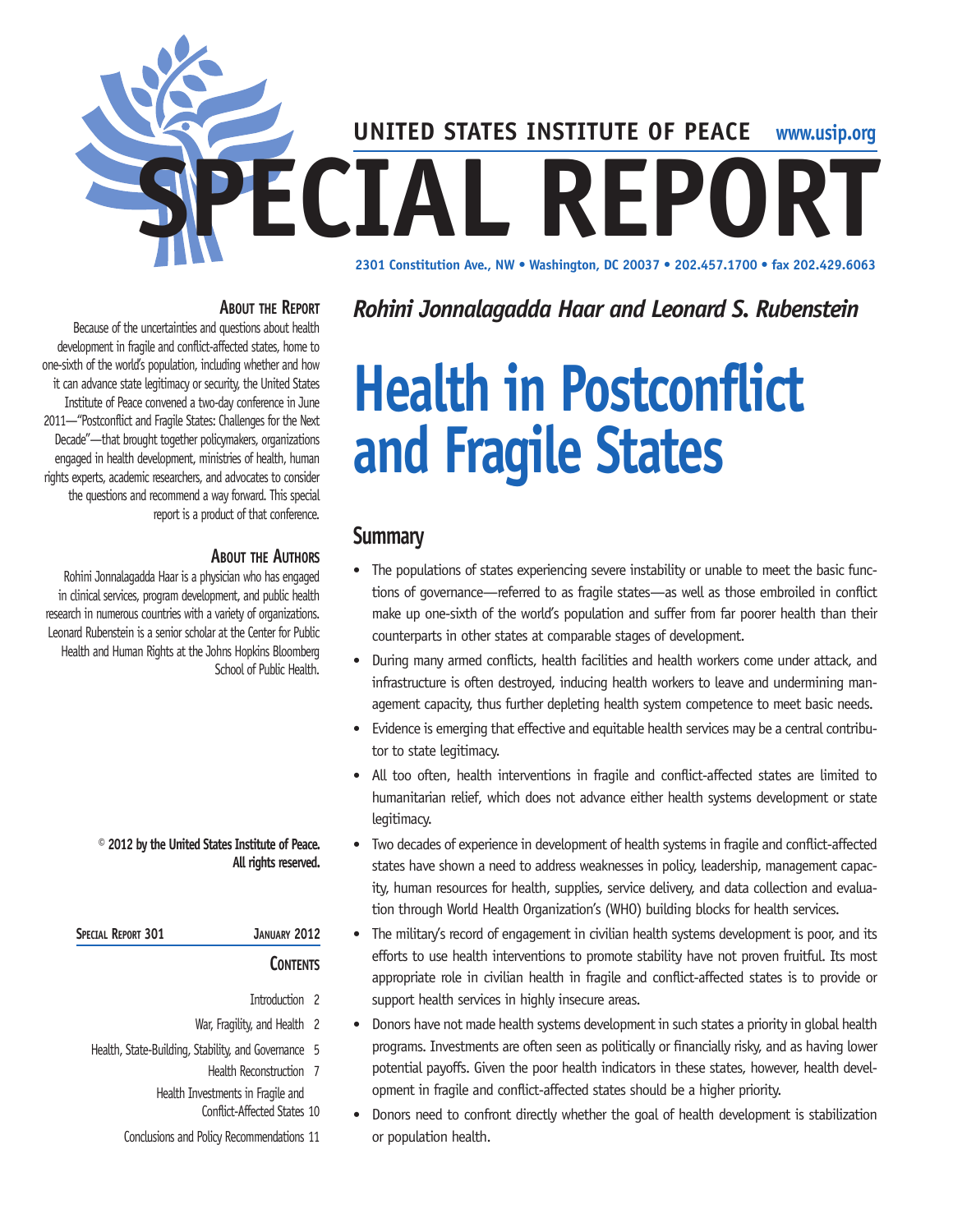#### **About the Institute**

The United States Institute of Peace is an independent, nonpartisan institution established and funded by Congress. Its goals are to help prevent and resolve violent conflicts, promote postconflict peacebuilding, and increase conflict management tools, capacity, and intellectual capital worldwide. The Institute does this by empowering others with knowledge, skills, and resources, as well as by its direct involvement in conflict zones around the globe.

#### **Board of Directors**

**J. Robinson West** (Chair), Chairman, PFC Energy • **George E. Moose** (Vice Chairman), Adjunct Professor of Practice, The George Washington University • **Judy Ansley,** Former Assistant to the President and Deputy National Security Adviser under President George W. Bush • **Eric Edelman,** Hertog Distinguished Practitioner in Residence, Johns Hopkins School of Advanced International Studies • **Kerry Kennedy,**  President, Robert F. Kennedy Center for Justice and Human Rights • **Ikram U. Khan,** President, Quality Care Consultants, LLC • **Stephen D. Krasner,** Graham H. Stuart Professor of International Relations, Stanford University • **John A. Lancaster,** Former Executive Director of the National Council on Independent Living • **Jeremy A. Rabkin,** Professor, George Mason School of Law • **Judy Van Rest,** Executive Vice President, International Republican Institute • **Nancy Zirkin,**

*Members Ex Officio*

**Michael H. Posner,** Assistant Secretary of State for Democracy, Human Rights, and Labor • **James N. Miller,**  Principal Deputy Under Secretary of Defense for Policy • **Ann E. Rondeau,** Vice Admiral, U.S. Navy; President, National Defense University • **Richard H. Solomon,**  President, United States Institute of Peace (nonvoting)

Executive Vice President, Leadership Conference on Civil Rights

The views expressed in this report do not necessarily reflect the views of the United States Institute of Peace, which does not advocate specific policy positions.

To request permission to photocopy or reprint materials, e-mail: permissions@usip.org • Research is warranted on the relationships between health and armed conflict and between health development and state building.

## **Introduction**

The role of health in development and aid policy in conflict-affected and fragile states remains a conundrum. Evidence is increasing that conflict and fragility have a devastating impact on health. At the same time, knowledge on how to construct effective and sustainable health systems in these states through local leadership and donor commitment is expanding. Yet, except in countries of strategic or political interest to donors, such as Afghanistan, Iraq, or the Balkans, the level of donor investment in these states remains low even as global health spending has dramatically increased. Moreover, the policy animating these investments is murky, a mixture of health goals and political objectives relating to stabilization and counterterrorism. Whether health investments can and should advance those political goals remains highly contested. At the same time, the conventional distinction between emergency health interventions and humanitarian relief on the one hand and health development on the other, although reflected in funding streams, often makes little sense on the ground. Conflict and fragility tend to be protracted, but health systems development can often proceed even before peace and stability are established. Further, fragility or conflict, and its attendant impacts on health, may well affect one or more regions of the country rather than its entirety.

## **War, Fragility, and Health**

No consensus has yet been reached on a definition of a fragile or postconflict state. Generally, though, a fragile state is considered "unable to perform basic functions [such as] maintaining security, enabling economic development, and ensuring the essential needs of the population are met."1 They are "characterized by weak policies, institutions, and governance."2 These states are not just poor or corrupt; they are understood as incapable of accomplishing basic functions including providing effective core services such as education, transportation, state financing and administration, justice, and health. Some states experience fragility as a result of a political crisis while others are fragile for decades and intermittently erupt into violent conflict. Conflict-affected states are easier to identify, though organizations that track conflicts use varied definitions of conflict based on indicators such as number of casualties or extent of fighting. The distinction between conflict and postconflict status is imprecise because some conflicts become chronic, and displaced persons and refugees remain in camps or otherwise without permanent settlement for decades. In other states, a formal end to a conflict is replaced by high levels of continuing violence and instability, sometimes including renewal of war. An estimated one-sixth of the world's population live in fragile or conflict-affected states.<sup>3</sup>

### *Health Indicators in Fragile and Postconflict States*

However defined, states characterized as fragile or conflict-affected tend to have far worse population health indicators than states at comparable levels of development and show less progress on achieving the Millennium Development Goals. Vulnerable groups—which include women, children, refugees, the elderly, and the mentally ill—in such states are generally affected the most. Poor indicators are likely a product of inadequate governance and service development, disruptions of health and determinants of health like clean water and sanitation, destruction of infrastructure, flight of health workers, or a combination of these and other factors.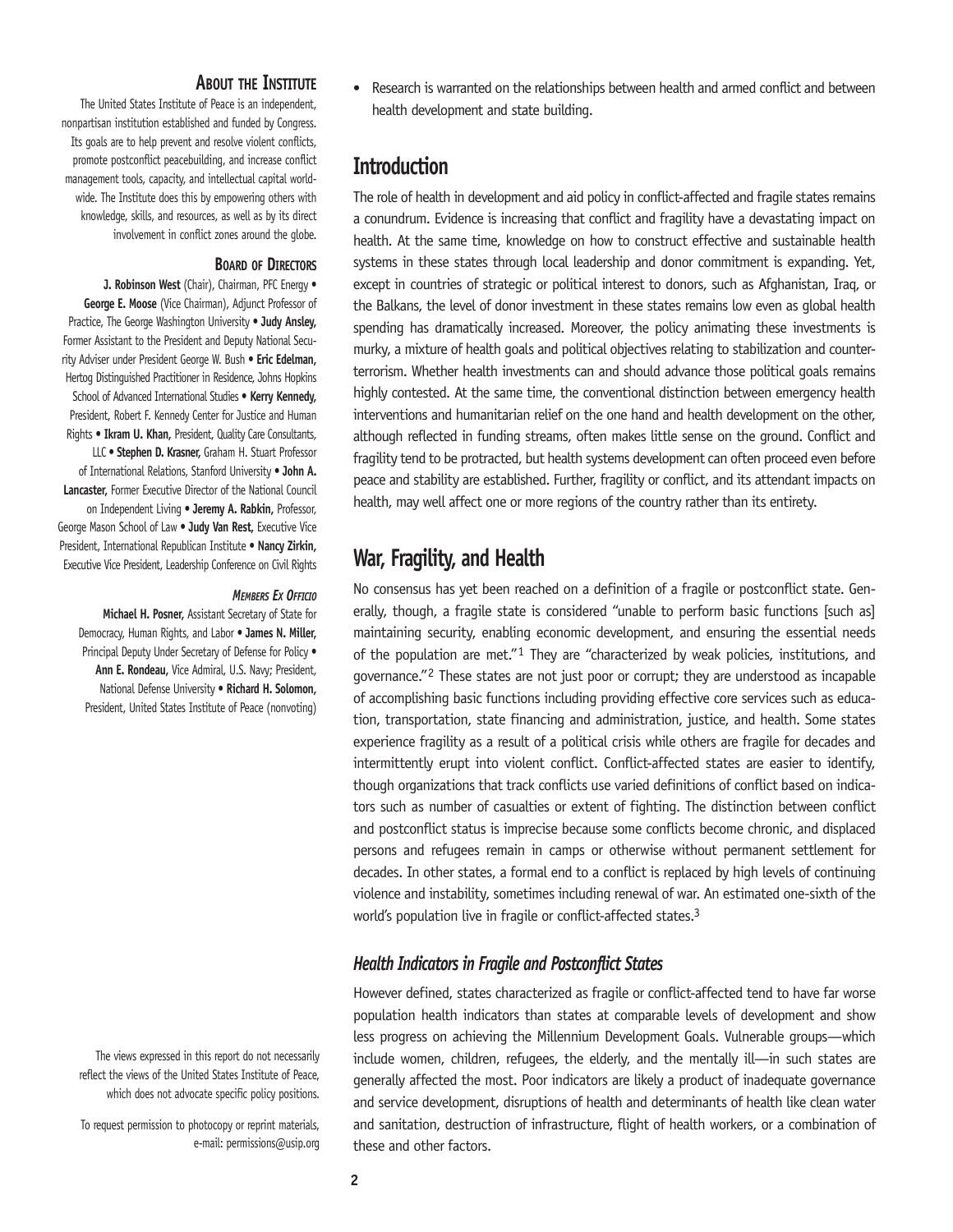In considering the impact of armed conflict on health, it is often difficult to identify exact causes of death and ill health, because indicators depend on a host of factors that include the size, intensity, and chronicity of the conflict, the state of existing infrastructure, and the extent of destruction of infrastructure, among others. Many of the reports of the relationship between armed conflict and health are based on small observational or survey-based studies and often do not include correlations with levels of fighting or other relevant factors. It can be said with some confidence, though, that in most conflicts the greatest impacts on civilian morbidity and mortality are indirect, and nonviolent deaths far outnumber violent ones.<sup>4</sup> A study reviewing World Health survey data estimated that 378,000 nonviolent war-related deaths occurred annually from 1985 to 1994 (a range of 156,000 to 614,000).<sup>5</sup> In Darfur, 87 percent of excess civilian deaths between 2003 and 2008 were nonviolent.6

These deaths are typically a result of increases in infectious disease from destruction of infrastructure, decline of preventive measures like vaccinations and access to clean water, and shortages of medication and supplies for treatment. The poorest countries, with low baseline health service capacity, and even more decreased capacity after a conflict, have the highest ratios of noncombat-related deaths.<sup>7</sup>

Some analysts have challenged the assertion that significantly increased civilian deaths are associated with armed conflict. The 2010 Human Security Report argues that "nationwide mortality rates actually fall during most wars" primarily because local conflicts do not dramatically alter the general trend in improvement of health indicators worldwide. It states that "of the 52 countries that experienced war in the period from 1970 to 2008, only 8 countries (or 15 percent) experienced any increase in the under-five mortality ratios during wartime."8 More recent studies, however, question this analysis. They show that health impacts of armed conflict tend to be concentrated in particular regions or be a product of targeting identifiable demographic groups that national level studies may not reveal. In a background paper to its 2011 World Development Report, World Bank analysts showed that though conflict can dramatically affect the health of populations directly involved in the violence, the entire country may not suffer equally.<sup>9</sup> Their comparison of mortality rates between provincial regions and the nation as a whole within conflict settings reveals that provincial data is often dramatically different from national aggregates. Particularly in conflicts that are more locally focused, targeted groups within populations may be more significantly affected than the population as a whole.<sup>10</sup> Another critique of the Human Security Report approach is that under-five mortality may not be an appropriate indicator of the impact of conflict on health because it shows long-term trends, and may decline or increase in the months and years after a conflict rather than during it.

Moreover, even if declining in conflict regions, in sub-Saharan Africa more than 60 percent of under-five deaths occur in areas of chronically unstable governance, and of these almost two-thirds are preventable. The data also indicate that the highest potential for excess deaths among children is in low-level conflicts in poor countries.

Finally, national statistics may be misleading, given the nature of statistical reporting systems and the disruptions caused by conflicts. Because national reporting may select for populations in more secure environments where assessments are easier, proportionally fewer conflict-affected populations may be surveyed.<sup>11</sup> Regional surveys in Kenya, Congo, Somalia, and Ethiopia, for instance, show that some areas are less surveyed than others, creating black holes that could skew national data. Additionally, generalizations from available country statistics may not fully assess breakdown in health-care delivery, in particular isolated populations such as internally displaced persons and refugees, who usually have worse health status and may live in camps outside the reach of demographic country data. Comparing data with expected outcomes, as the Global Burden of Disease Project has done,

*In most conflicts the greatest impacts on civilian morbidity and mortality are indirect, and nonviolent deaths far outnumber violent ones.*

*Because national reporting may select for populations in more secure environments where assessments are easier, proportionally fewer conflictaffected populations may be surveyed.*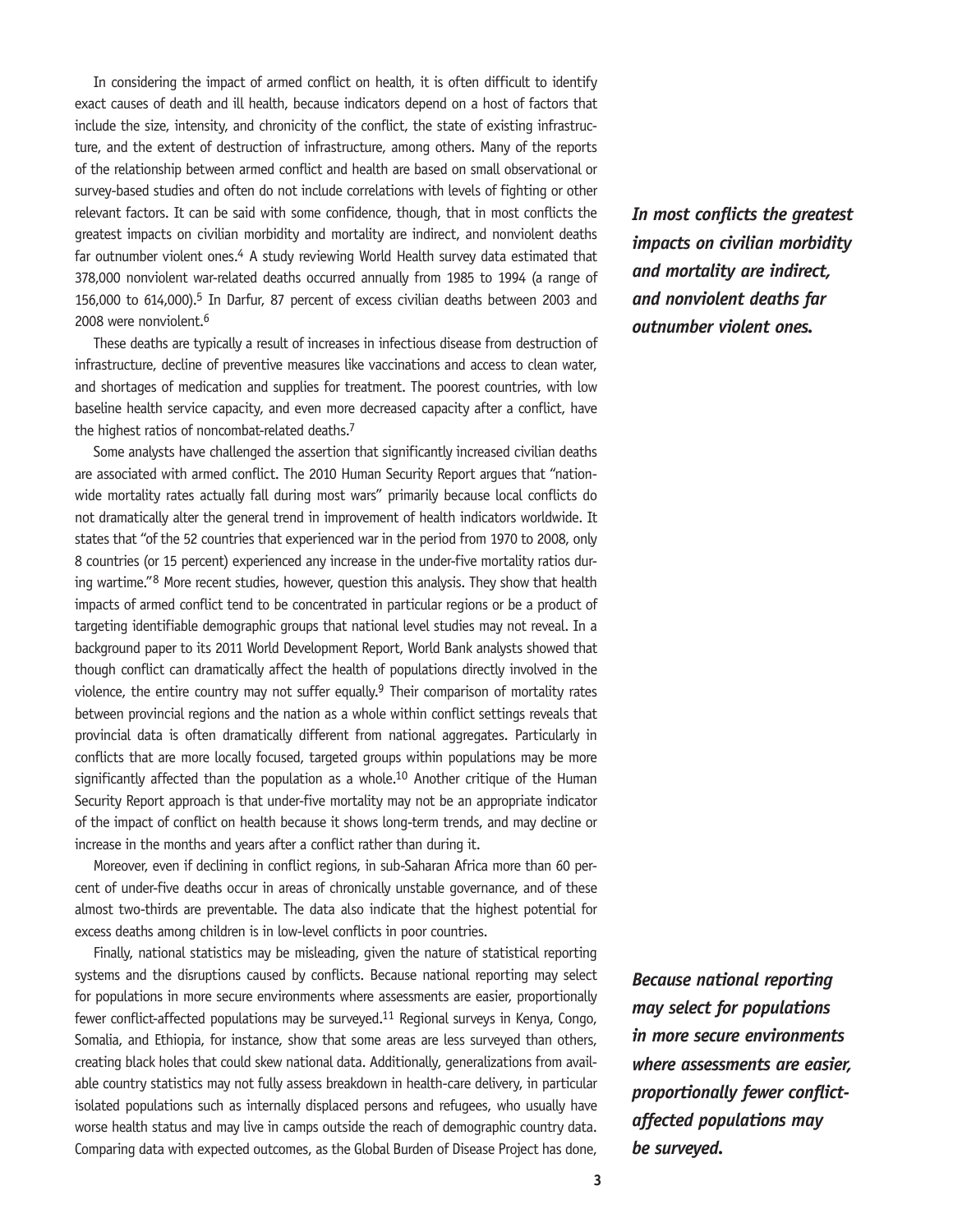and to neighboring areas, might reveal more about health impacts than passive demographic health survey data.12

Increased morbidity is also significantly associated with conflict, though here, too, the relationships are complex. Mental health impacts of war are often severe.<sup>13</sup> For other conditions, especially in chronic, low-level conflicts, morbidity may not follow expected patterns. A study in Nepal has shown that of nineteen Millennium Development health indicators, sixteen actually improved during the time of the Maoist insurgency from 1996 to 2006. One factor that could have influenced this finding is that the Maoists attempted to support the communities where they operated; another is that indicators were among the worst in Asia at the time the insurgency started.14

More sophisticated methods of determining the precise relationship of fragility, conflict, and health, including assessments within regions, are needed. What existing studies demonstrate, though, is that these relationships are hardly incidental, and the public health community is obligated to collaborate on information collection and sharing to better understand the health terrain of modern fragile states.

#### *Attacks on Health Facilities, Personnel, and Patients*

Security of health-care infrastructure and health-care personnel are at high risk from attack, interference, or obstruction during armed conflict. These assaults violate international law and can undermine the ability of institutions and personnel to carry out their missions, stimulate migration of health workers away from places in need, and limit access of populations to critically needed health-care services. Infringements of security can come in various forms. At the most basic level, health workers, hospitals, and patients come under direct attack, through shelling, bombing, or shooting, and by interference with water supply or electricity, or obstruction of access. Facilities may also be taken over by security forces or armed groups for military purposes. Health workers are targeted for killing, kidnapping, or assault, or subjected by security forces to arrest, detention, and prosecution for having provided impartial medical care to combatants or others associated with a side opposed to those forces. Ambulances may be denied travel through checkpoints or shot at. Further, Red Cross insignia may be misused for unauthorized purposes.<sup>15</sup> The assaults not only bring about immediate casualties, but deprive a population of a key health resource, such as a hospital, clinic, or health worker, over the long term.

The experience of Liberia during its civil war indicates how hospitals, rather than being safe havens for the ill, can become targets. Phebe Hospital, where Dr. Walter Gwenigale, Liberia's current minister of health and social welfare, worked at the time, was attacked and looted in September 1994 and again in 2002. Much of the equipment and most of the drugs were looted. Staff members were threatened and fled. Although many health workers returned in the years following the end of the civil war, the already sparse staff diminished in size, leading to fewer health consultations and less access to treatment for the community. A recent study by the International Committee of the Red Cross in sixteen countries revealed 655 violent events against health-care personnel and patients, including killing, wounding, and kidnappings, as well as denial of access to facilities and destruction of infrastructure, in just two and a half years.<sup>16</sup>

Research is scant on the specific impacts of assaults on health worker migration and on access to health services, but given health worker shortages in fragile states and inadequate infrastructure, the losses would be likely to be heavily felt. In Iraq, where health worker flight as a result of targeted attacks has been studied, the departures were significant, and health services suffer from lack of qualified staff.17

Intimidation of health workers through demands to restrict services to individuals associated with a particular faction or group may also impede access to care. In Nepal, the

*Security of health-care infrastructure and health-care personnel are at high risk from attack, interference, or obstruction during armed conflict.*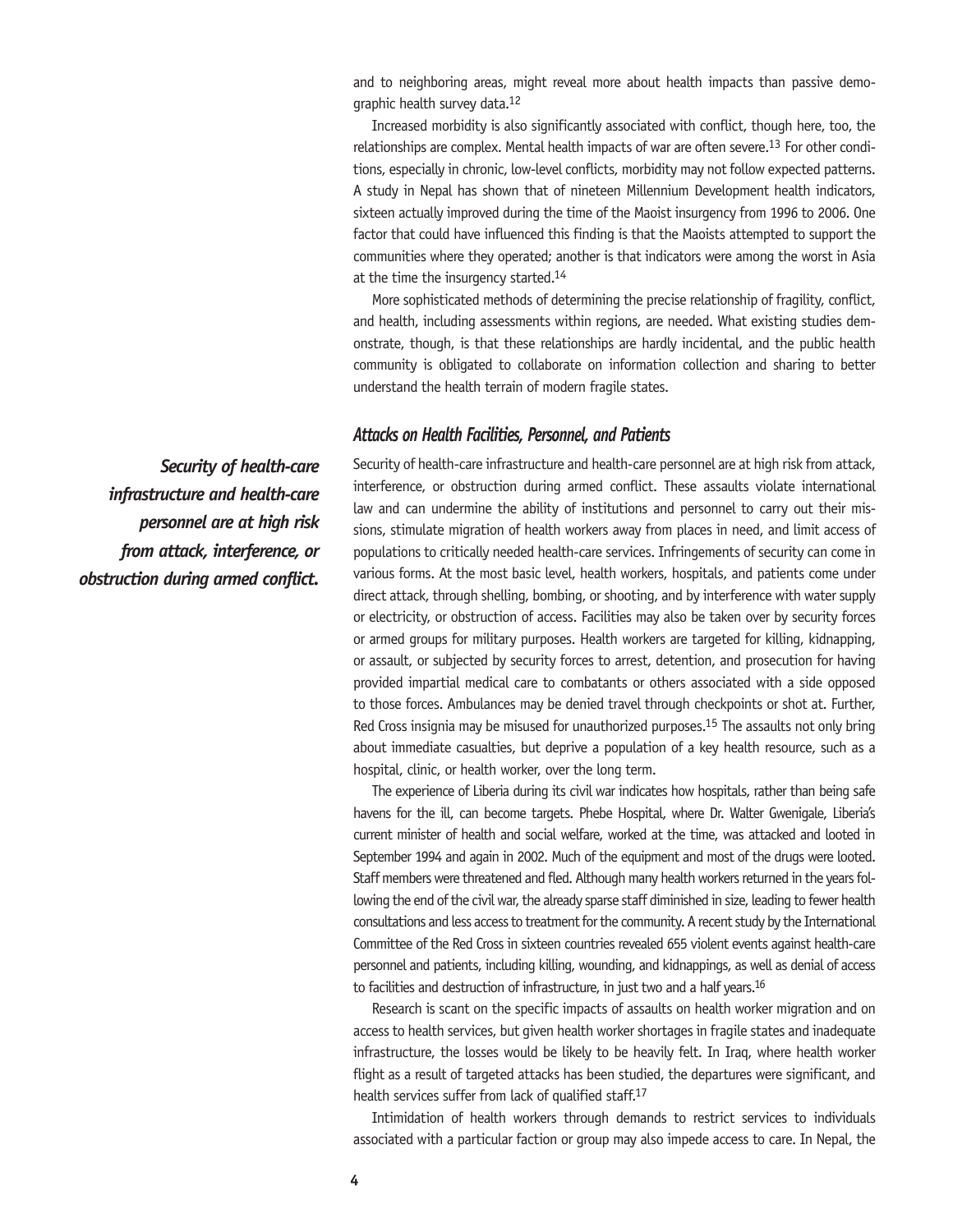government required health-care practitioners to report any patients who were possible Maoists; in Kosovo, Kosovar Albanian physicians were arrested and prosecuted for allegedly providing health-care services to members of the Kosovo Liberation Army. In so doing, the government was attacking the oaths of physicians to provide unbiased and equal care to all. These attacks, as clear ethical and human rights violations, require a greater commitment from the international community for documentation, prevention, and accountability.

As U.S. assistant secretary of state for democracy, human rights, and labor Michael Posner explained, international humanitarian law requires states to take measures to protect patients and medical personnel. Agencies responsible for reporting on and demanding compliance with human rights laws, however, have devoted too few resources and too little priority to reporting and use of diplomatic tools to secure compliance with international obligations. The need for protection remains urgent. Posner acknowledged that governments and human rights organizations need to do more to use diplomacy to seek compliance and report on and condemn violations. In a step toward enhanced reporting, the U.S. Department of State has committed to including incidents of attacks on health personnel, facilities, and patients in its annual country reports on human rights practices.<sup>18</sup>

## **Health, State Building, Stability, and Governance**

Stabilization and peacebuilding in fragile and postconflict states have become major features of international policy and foreign assistance. A number of factors contribute to this increased attention. First is a high rate of conflict recidivism, given that 31 percent of conflicts restart within ten years of concluding.<sup>19</sup> Second, conflict has a destructive impact on population health and well-being. Third, concerns exist about the potential for local conflicts to evolve into regional ones and for poorly governed states to become a breeding ground for terrorist groups. One key unanswered question in furthering such policies is the role health programs can play in advancing state building and stability.20

In the long term, stronger health systems can improve the health of the population, in turn leading to greater productivity and economic growth, less violence, and state stability. Evidence indicates that improved health services can increase trust in government and thus modestly contribute to reinforcement of the authority and legitimacy of the state through developing human capital, providing quality health services, promoting citizen oversight of health programs, generating fiscal reform, and creating monitoring mechanisms.<sup>21</sup> A study by RTI International of Iraqi citizens has shown, however, that the relationship between providing services and trust in the state is not always linear. The researchers found a U-shaped correlation between community satisfaction with water services and willingness to pay for these services, which can be seen as a proxy for trust in the state. At the lowest end of satisfaction, people are willing to pay almost anything just to get a service, and that willingness doesn't reflect faith in the government; when they are very satisfied, citizens may trust the government and also be willing to pay for these services. Between these extremes, when some services are provided but are poor quality, citizens are not as willing to pay.<sup>22</sup>

Different communities and populations also have different expectations of what the government should provide. What Iraqis historically have expected from government service may be very different from what is expected in Europe or sub-Saharan Africa. Moreover, health is often low on the list of people's priorities when compared with security, jobs, a fair justice system, and education; health services are not considered significant for many people until they become sick. Furthermore, health services are a necessary but hardly sufficient feature of the government; if the government does not provide other basic services such as education, transportation, water, electricity, and justice, it may not be seen as legitimate or gain strength despite hefty investments in health.

*If the government does not provide other basic services such as education, transportation, water, electricity, and justice, it may not be seen as legitimate or gain strength despite hefty investments in health.*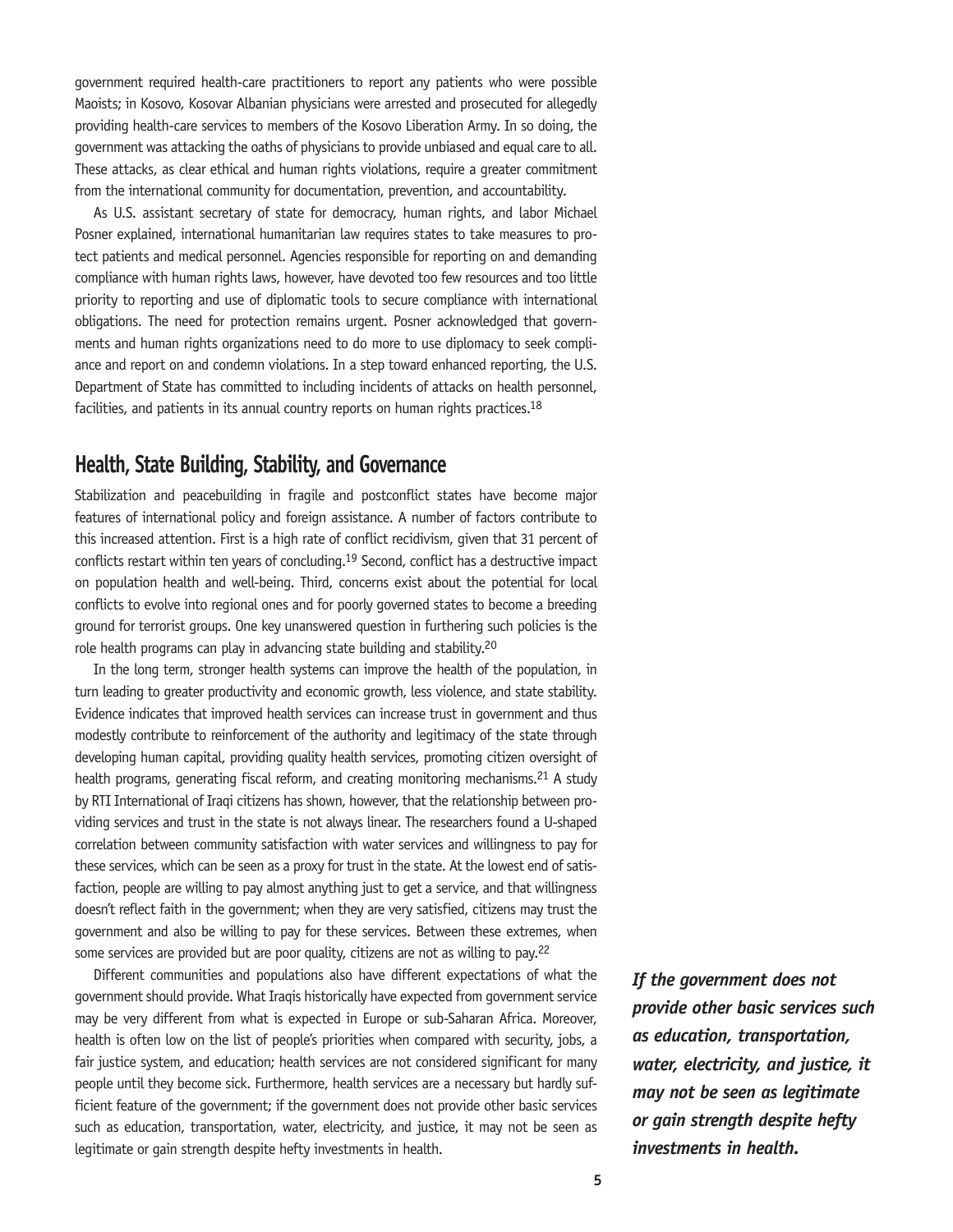*Equity in services may be a more powerful predictor of confidence in government than the general sufficiency of services.*

The evidence does suggest, however, that equity in services may be a more powerful predictor of confidence in government than the general sufficiency of services. Health services are often not equally distributed within countries and are often particularly weak for rural or scattered populations.23 These inequities may, in some circumstances, motivate conflict among different groups. Service inequalities often predate the conflict and continue after it. It is possible that to the extent to which health services become more equitable, they may reinforce state legitimacy, and thus can play a role in reducing the likelihood that conflict will resume. This question, though, has not been the subject of rigorous study.

Responding to these inequities is not simply a matter of institutionalizing equity in service delivery; it also requires the contribution and collaboration of numerous communities and reinforcement of the authority of the state to perform its role. Both the Guatemala Peace Accords of 1996 and the South Sudan Comprehensive Peace Agreement of 2005 had language setting out the health and education obligations of the government.<sup>24</sup> However, in weak states without stable infrastructure, articulating the obligation does not ensure the capacity to deliver these services. UN agencies or other nonstate actors may be required to help provide services. The specific mechanisms of this assistance can either hinder or help state legitimacy.

Donors can affect the ability of a ministry of health to use health services to advance state legitimacy. The most important action, of course, is to provide funding for the equitable development of health services. In doing so, however, they need to reinforce the authority and leadership of the host government, which may be the most critical factor in developing an effective health system. They can advance legitimacy by helping build the capacity of the ministry and refraining from touting their own contributions. For instance, donors can pool funds and permit the ministry of health to contract services to nongovernmental organizations. The ministry must develop capacity to develop a plan for services, manage the contracts, and ensure financial accountability for the funds.<sup>25</sup>

Evidence is only anecdotal, however, of the impacts of health programs on stabilization, which differs from legitimacy and state building in that it principally concerns establishing and maintaining security.26 The theoretical mechanisms by which stability through health interventions could occur are complicated by the nuances of each state's history of conflict and ethnic or other composition. Metrics need to be established to measure potential impacts of health development on stabilization. The paucity of evidence on the relationship between health and stability, however, should not be a basis to refrain from investing in health. Instead of looking for tangible stability dividends from those investments, policymakers can take the broader view that health investments are essential to a healthy population, long-term development, and state legitimacy.

At the same time, efforts to meet immediate humanitarian needs should take the impacts NGO actions have on service provisions into account. NGO interventions that are not coordinated with national government can have negative effects on state legitimacy and be potentially destabilizing. Similarly, failure to include government actors in planning and executing humanitarian response to advance health system development can be a missed opportunity to build state capacity and legitimacy. In South Sudan, for example, despite generous humanitarian relief in the face of only 25 percent of the population's having access to primary health services, the United States has not prioritized health interventions except those that have immediate impact, such as malaria control.

Policymakers have asked whether investing in a particular health program can advance stability. This is a political question. The alternative and essential question is whether health investments can improve people's lives and well-being. The answer is clearly yes. At the same time, peace and stability promote and protect health, so investments in security also have health benefits.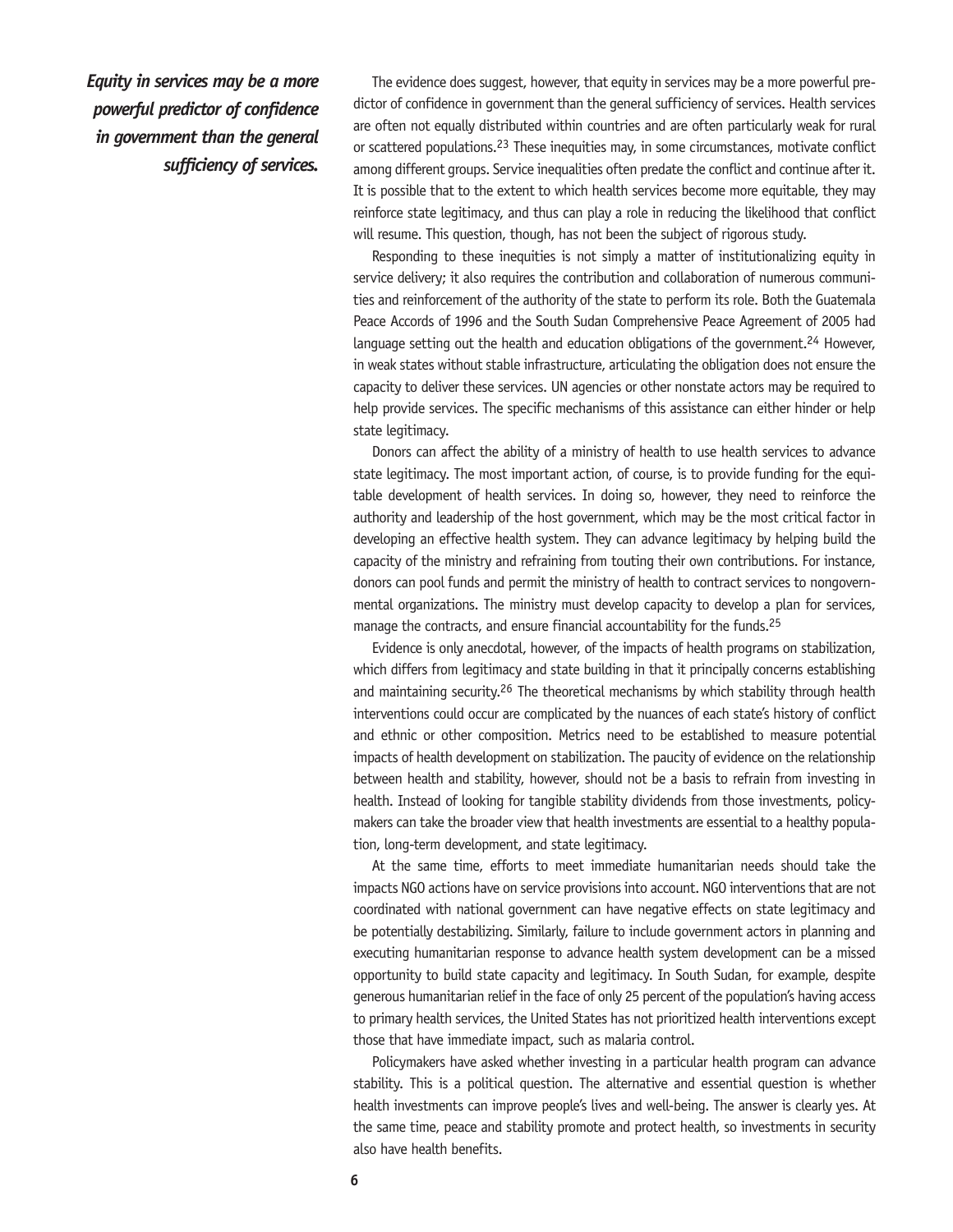## **Health Reconstruction: Lessons Learned and Challenges**

Fragile states vary greatly in history, governance, sources of conflict, and health indicators, but by definition lack legitimacy and effective service administration. Because of weaknesses in stewardship, accountability, delivery of essential services, resource management, financing, or security, these states are often unable to fulfill a basic function, to organize a system of health services.<sup>27</sup> The health sector often suffers from weakness in infrastructure, health supplies, and adequately trained staff—which may stem from existing inadequacy, attacks during conflict, neglect, or all three—as well as deficiencies in resources and administration, data collection, and management. They are also characterized by gross inequities in access and quality. Natural disasters that strike these states exacerbate the challenges. The health service delivery system, including coordination and oversight of service systems, is often in disarray, leaving communities without proper access to medical care, particularly outside urban areas.

In many cases, these deficiencies also mean that the government is not participating in medical care, leaving nongovernmental and private actors to operate an uncoordinated and poorly directed delivery system that leads to inequitable service delivery (and possibly fuels further conflict). Without a coordinating mechanism, many clinics may open in some regions but none in others, leaving communities alienated from health services. Similarly, without government stewardship of appropriate information collection, the health system often operates with little up-to-date information on current health status, epidemics, locations of health facilities, and other important indicators. Finally, in the absence of a capable ministry, fragile states often lack the management capacities that allow for developing budgets, tracking expenditures, assessing workloads, managing human resources, and carrying out disease surveillance.28

To meet these daunting challenges, reconstruction efforts should be based on the World Health Organization's six health system building blocks—leadership and governance; health services; health information; human resources; financing; and access to essential medicines, vaccines and technologies—as the core structural components of a state's health system.29 Moreover, key questions about sequencing must be tailored to the capacity, security situation, and state of health in each state.

Giorgio Cometto, Gyuri Fritsche, and Egbert Sondorp cite the need for "sustained investment in assessment and planning of recovery activities; building of procurement capacity early in the recovery process; support for funding instruments that can disburse resources rapidly; and streamlining the governance structures and procedures adopted by health recovery financing mechanisms and adapting them to the local context."30 The process requires strong local leadership, as has been demonstrated in Liberia. Donors and those who provide technical assistance should work with the national government directly, as well as with NGOs and other actors, to build capacity. It is critical to meet short-term health needs of the population even as the arduous work of health workforce development, management capacity building, and planning take place. Often a balance must be struck between short- and long-term needs.

The experience of health services development in a wide variety of fragile and conflictaffected states has yielded important lessons in strategies to strengthen national government capacity in key areas of need. Several high-impact interventions have proved useful. Developing a plan and strategy for a package of basic health services based on local information collection and survey data can be a productive starting point around which to align health priorities. Assisting with identifying the needs of the nation and creating this package has been a successful basis for future rebuilding in Afghanistan and Liberia.<sup>31</sup>

In Afghanistan, the World Bank, the EU, and USAID funded the model. Each took responsibility for one of three regions where they provided financial and technical assistance to the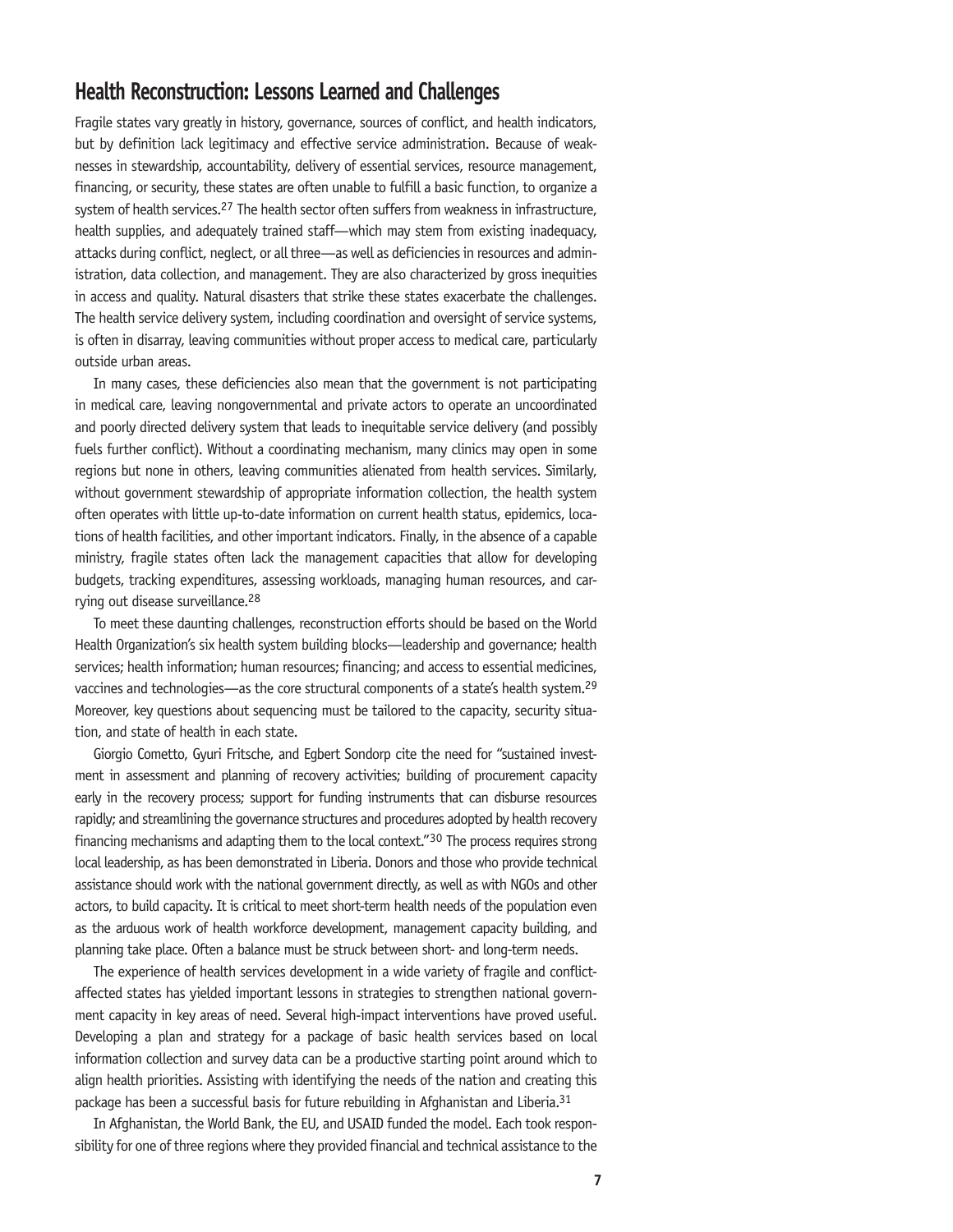ministry on capacity building, including contract management regarding services offered by NGOs to implement the package. By 2005, a new basic package of health services capable of expanding to a broader level of interventions among both rural and urban populations was developed. The success of this package and its capability to transition to more ministerial leadership is a key lesson in aligning priorities and strengthening government management of the health sector.

The specific model of strengthening basic services will vary depending on health, geography, capacity, and political circumstances. In 2002, Afghanistan's new Ministry of Public Health made a vital if controversial decision approving a basic package of health that focused on reducing maternal and child mortality rather than a larger package that included mental health or disability. Despite pressure for more comprehensive coverage, the need to set priorities and to place particular focus on it in rural rather than urban areas was clear. In Liberia, rebuilding rural health clinics after the war was considered the priority, including promoting equity between urban and rural areas. In Somalia, where central government barely exists, NGOs developed relationships with health "ministries" among the factions to promote service development.

The need to adjust to local circumstances is also illustrated by the role of the ministry of health. Although the ministry is generally the key player, in some circumstances its leadership is impossible because of corruption, instability, weakness, or political opposition. In bureaucratic and hierarchical ministerial systems, a slow central government can weaken health resources in already vulnerable areas. In such circumstances, creating a decentralized model that can communicate effectively with the central government to realize both national and local goals should be a priority.

Another vital priority in most fragile states is to develop human resources in health, where severe shortages generally exist even apart from the impact of war. The first requirement is having enough trained health workers to appropriately treat and manage the health needs of the population. Standardizing skills and certifications pose challenges in locations where many health workers may not have had access to adequate training and technologies. Educating nurses, technologists, and physicians is a long-term (and expensive) necessity, and many states have expanded the role of community health workers as one way to alleviate urgent shortages. In Southern Sudan, where human resources for health have been all but nonexistent, and many areas are so vast and remote as to be impossible to reach regularly, the strategy to improve health worker shortages includes a leadership training program combined with service expansion. Acquiring a steady supply of essential medications and equipment is also vital for health workers to adequately manage patients.

For all of these priorities, identifying costs and aligning with donors and government resources to ensure the availability of long-term funding is vital for the health system to recover and rebuild. Although coordinating donors and managing national programming in the context of local autonomy in creating health schemes will be difficult for nascent governments and stakeholders, creating a sustainable investment strategy is the lynchpin of health system reconstruction.

Promoting transparency, participation, respect for human rights, and accountability from all parties is a final priority for all fragile states to improve their health systems system. In Liberia, President Ellen Sirleaf Johnson has made accountability a priority for the government, as well as for donors and private organizations. By taking on this responsibility, the government has shown that it can successfully and transparently manage finances and has also become the principal recipient of major aid contributions. Participation must take place at all levels, from community engagement in planning and oversight to involvement of women in leadership in service design and implementation, consistent with the principles of UN Security Council Resolution 1325 and its successors.

*Identifying costs and aligning with donors and government resources to ensure the availability of long-term funding is vital for the health system to recover and rebuild.*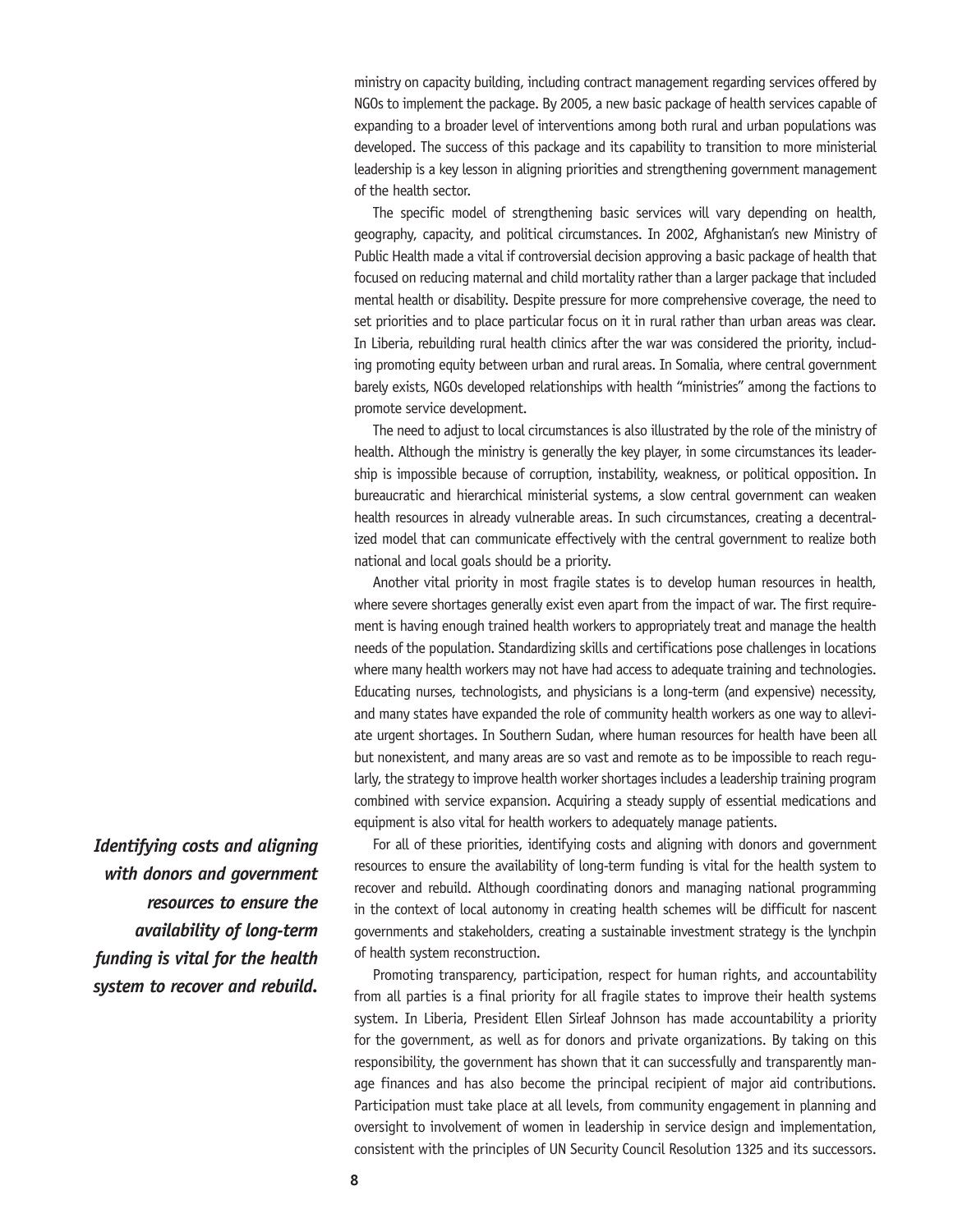In particular, integrating women into planning as well as training must be a priority to address the chronic discrimination against women and subordination of their health needs that exists in many fragile states. Taking that approach can both change social and power relationships and improve health. In Afghanistan, where women have been at the forefront of health services development, the first basic package of health services focused on child and maternal health. Despite massive illiteracy among women, the ministry and partners were able to train women to provide birth control to an otherwise inaccessible population. Despite their volunteer status, with motivation and need, the attrition rate of these community health workers has been low.

The challenges of supporting health systems development in postconflict and fragile states are especially severe when corruption, political repression, lack of willingness to lead, or severe instability are present. In these circumstances, health services must be developed through local officials, NGOs, and civil society. There are some models on which to build. In Somalia, in response to the lack of a legitimate governing presence, NGOs have been taking the lead in the development of the health system. With the assistance of the Global Fund to fight AIDS, Tuberculosis, and Malaria, for example, World Vision International and other NGOs have been able to increase capacity despite the lack of a stable government ministry to ally with. Working with all factions, the groups have spent more than eight years supporting sixty-four tuberculosis (TB) management units and detecting more than 38,000 TB cases. By training health workers, improving health facilities and laboratories, and building a national TB strategy in the country, they have identified gaps and begun to fill them. This capacity building has potential to contribute to a sustainable health system backed by a legitimate government in the future. Ignoring health in badly governed states like Zimbabwe, where the regime allowed what had been a strongly functioning health system to deteriorate, only leads to crisis and further suffering.

Military involvement in civilian health systems development in conflict-affected and postconflict states remains problematic. As Ambassador Donald Steinberg, deputy director of USAID, pointed out, it is highly unlikely that future armed conflicts will resemble Afghanistan or Iraq, and therefore reliance on lessons from Afghanistan and Iraq may not be productive. It is worth noting, however, that little evidence suggests that health interventions as part of counterinsurgency strategy have achieved either strategic or sustainable civilian health benefits, especially compared with the initiatives of the Ministry of Public Health and its donors.<sup>32</sup> The reasons have to do with the incompatibility of military approaches to the task with the principles of health systems development, for example, short time frames for action, lack of connection between long-term goals and programs, lack of follow-up, and use of metrics for success based on money spent.

In regions beyond Iraq and Afghanistan, the military is involved in providing civilian health programs toward "winning hearts and minds" where the United States has a strategic goal of countering extremism. In such instances, concerns arise about the impact of unstable and inequitable funding decisions that can result in confusion and resentment by recipients about the purposes of the aid. Addressing the question of the role of the military in civilian health development programs, which has arisen frequently over the past decade, will be vital to the continuing discussions of health in fragile and conflictaffected states.

Ultimately, working with unstable, fragile, and postconflict states poses a number of challenges that require experience and thoughtful planning. By prioritizing the principles of improving management capacity, developing long-term commitments, promoting transparency and accountability, and using information systems to create a set of priorities to align around, fragile states can begin to recover from their devastated infrastructure, poor administration, and weak legitimacy.

*Little evidence suggests that health interventions as part of counterinsurgency strategy have achieved either strategic or sustainable civilian health benefits.*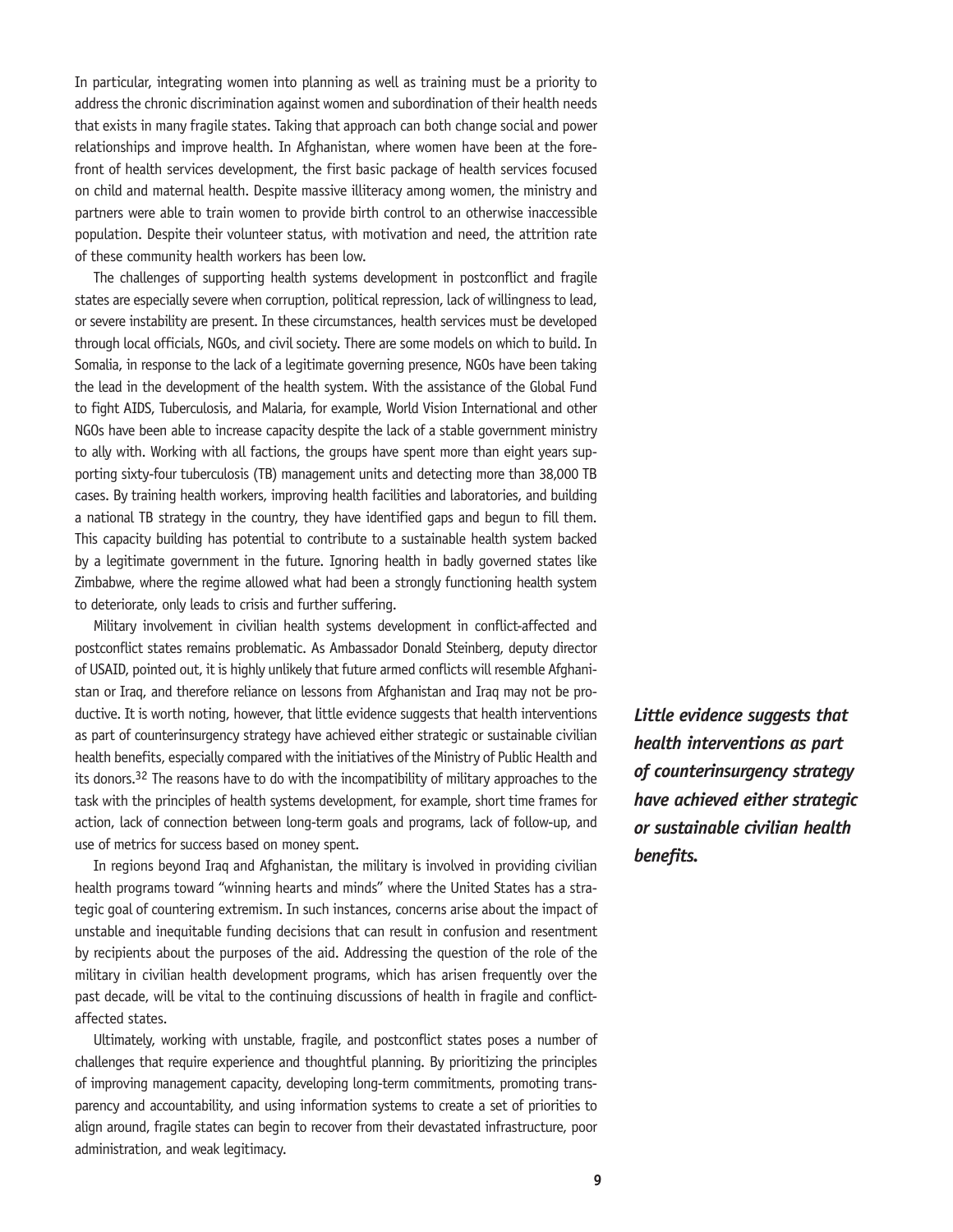## **Health Investments in Fragile and Conflict-Affected States**

Global health assistance has rapidly expanded in recent years to more than \$20 billion globally. Health investments in fragile and conflict-affected states have not received a proportionate share of global health resources based on population needs, with the exception of Afghanistan and Iraq, where U.S. and European donors have major strategic and military interests.33 Of the thirty-four countries and regions the President's Emergency Plan for AIDS Relief (PEPFAR) program serves, fewer than five fall under most definitions of fragile or postconflict states.<sup>34</sup> Indeed, the relationship between the under-five mortality rate in African states, which are highest in badly governed states, and the level of development assistance to those states is inverse.

Several factors have influenced the aid strategies of donors for fragile states where they lack strategic interests. Donors may consider investment in fragile states to be politically and financially risky. They may further perceive that aid in these states has less payoff than aid to states with more stable governance. Indeed, countries with better policies and better institutions may be able to more effectively use aid for community health. However, this approach leaves fragile states under aided and "receiving less aid per capita than their poverty, populations, and CPIA scores would justify."35 Currently, evidence suggests that these factors cause aid in fragile states to be twice as unpredictable compared with other low-income countries, potentially damaging growth and service delivery.

Emerging experience indicates, however, that well-measured aid to fragile states can be considerably more effective in improving growth than aid to other low-income countries. Because fragile states may be particularly impoverished and lacking resources, with appropriate safeguards their initial ability to absorb aid and use it effectively could be higher than more stable countries. Aid practice, however, has not characteristically followed this model. Instead, aid is often disbursed for humanitarian emergencies during a conflict and tends to diminish dramatically when the conflict winds down. This approach often results in a transitional funding gap between humanitarian aid allocation immediately following a crisis and development funding that comes only years later.<sup>36</sup> The funding gap can jeopardize service provision as well as the ability to develop stable and sustainable health services.

Moreover, there is a mismatch between organization of health assistance and programs. The traditional distinction between humanitarian and development aid is often unresponsive to real needs. Some humanitarian crises extend for years, and emergency assistance can span decades, using resources to meet immediate needs but ignoring opportunities to build systems and address problems of governance in health. In Southern Sudan, humanitarian health assistance continued for twenty years but emphasis on development was minimal. The notion that such aid should not concern itself with development of a functioning health system makes little sense. Although donors are beginning to look for ways for humanitarian assistance to stimulate or reinforce longer-term development, by and large the two streams of funding have different goals, different legal requirements, and different measures of effectiveness. And though short-term results in humanitarian aid are understandably central, donors also resist making painful trade-offs between meeting short-term relief demands and promoting longerterm benefits. Decisions almost always lean toward short-term needs, even in circumstances where more lives could be saved in the longer term by concentrating on development.

Development strategies with humanitarian aid are possible. In the Democratic Republic of Congo, the humanitarian aid effort lacked a stable national government to work with. Instead, a fragmented but functional health zone system ran regional health systems. Health professionals were present, but too few of them. By working directly with local health zones and their local government administrators, humanitarian programs were able to function for an extended period as development programming expanded.

*Some humanitarian crises extend for years, and emergency assistance can span decades, using resources to meet immediate needs but ignoring opportunities to build systems and address problems of governance in health.*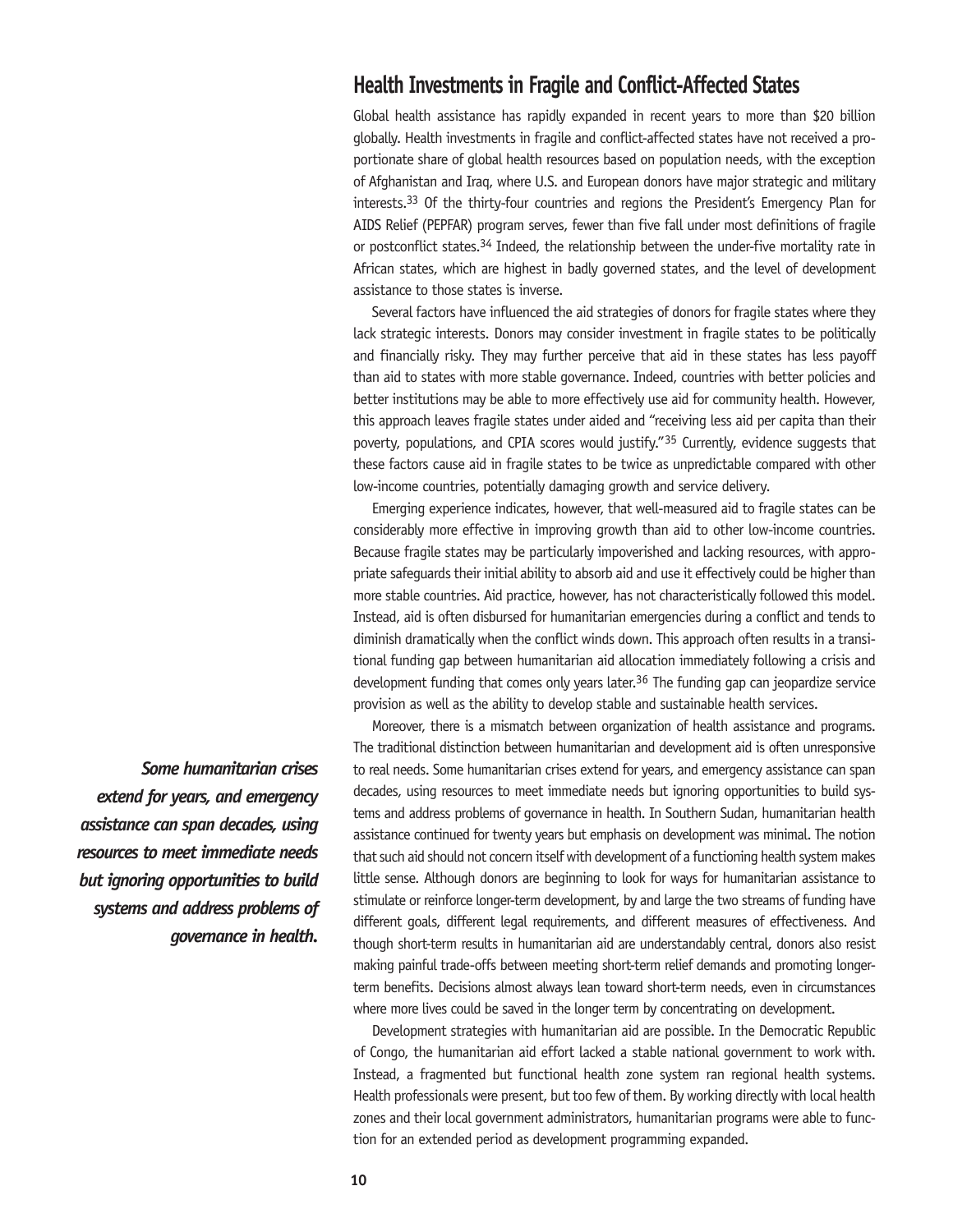Donors are also often understandably concerned with the repercussions of providing development assistance to corrupt or repressive states. It is vital to resolve these tensions. The answer to donor concerns is not to avoid health development assistance to fragile and conflict-affected states, but to develop mechanisms that can address corruption and lack of capacity. Weak civil administration, in particular, can devastate optimistic plans for government participation in aid, leading to fragmented and disorganized aid allocation and planning strategies as donors rely more heavily on nongovernmental organizations to provide services. Early research has suggested that an initial focus on technical and administrative assistance in a government committed to reform can assist greatly in long-term governance capacity.37 Intensive technical support in Afghanistan, for example, has enabled its Ministry of Public Health to manage funds without the level of corruption that plagues other ministries, and to develop the technical competence to manage contracts with reasonable effectiveness. Where repression exists, it may be necessary to find alternative mechanisms for financing, participation and accountability.

Financing mechanisms themselves can be used to improve governing capacity while providing greater authority to governments. Liberia's experience in creating its national health plan and basic package of health services and administering donor contributions through a pool fund is instructive. The fund was created in 2008 in response to both the uncoordinated efforts of multiple donors, which had led to severe geographic inequities, and the desire of the government to exert greater control over development even though it lacked sophisticated administrative capacity.38 The pool fund enabled donors to support government-established health service priorities and normalize health worker staffing and salaries among numerous providers, yet be assured of financial accountability. In the years since the pool fund was established, Liberia has successfully established a rigorous facility accreditation process that, combined with major donor investment, has improved the number of functioning government health facilities from 36 percent in 2006 to 82 percent in 2008.

## **Conclusions and Policy Recommendations**

Health investments can contribute to state building and legitimacy, though the degree to which they do so remains uncertain; whether health can advance stability is unknown. The knowledge base must be expanded. If donors choose to make stability rather than human needs a priority, they should support research to learn whether and how health interventions can contribute to stability. The research is essential for wise and productive investments especially if stabilization and security are deemed objectives of health assistance.

Research is also needed to better understand the health consequences of armed conflict, including the extent of morbidity and mortality and factors that influence them. These potentially include contextual factors—such as intensity, chronicity, geography, regional patterns, preconflict state of health services, history, and culture—that may affect the extent of morbidity and mortality in fragile states and particular armed conflicts.

Knowledge must also be developed to inform strategies that afford greater protection to and preservation of health functions during armed conflict. Greater understanding is needed about the motives of perpetrators, incentives and training that might influence their decision making, and successful prevention strategies. The impacts of assaults—including effects on morbidity, mortality, systems capacity and health worker migration (from attacks, from threats, and from more general insecurity)—deserve scholarly attention. Data on attacks on health-care facilities, personnel, and patients must be collected comprehensively; studies on reasons for and impacts of assaults must be initiated; and evaluations of prevention programs must be undertaken.

*Financing mechanisms can be used to improve governing capacity while providing greater authority to governments. Liberia's . . . pool fund is instructive.*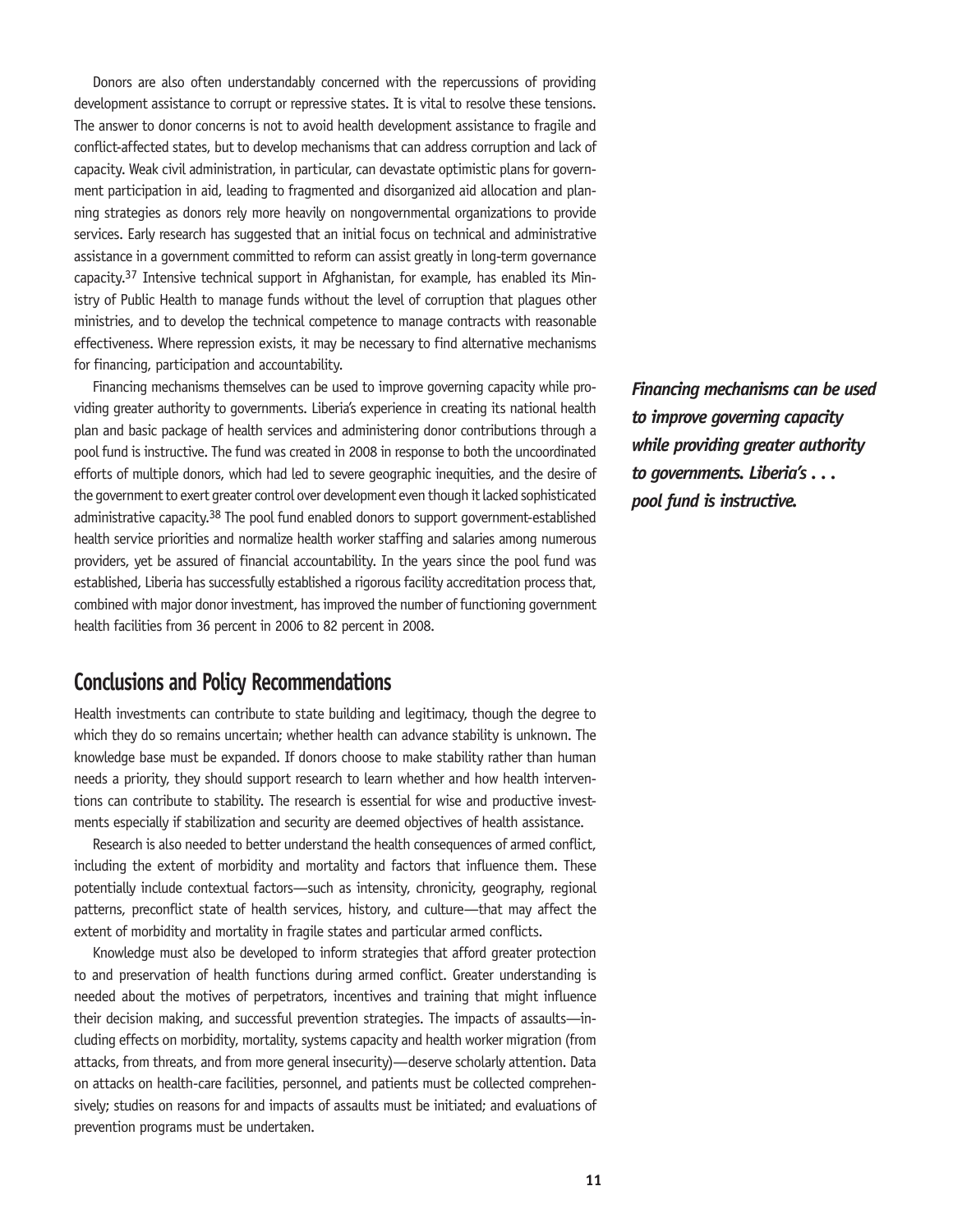Finally, research is also required to better understand how to assist fragile states in building effective health systems. This includes more robust exploration of the experience of, and lessons that can be derived from, health systems development in fragile and conflictaffected states, including at the subnational level and in badly governed states. In addition, at least four key questions have received too little attention. The first is how to structure aid programs in poorly governed states so as to develop health systems without supporting corrupt or repressive governments. The second is how to restructure humanitarian aid programs so that long-term emergency funding supports health systems development. The third is how to meet short-term health needs while developing a coherent system. The fourth is whether decentralization is an effective strategy either in addressing local grievances or compensating for a weak state. Agencies responsible for disaster response should conduct a thorough review of how humanitarian aid programs can contribute to development of health systems, especially in protracted or chronic conflicts. Evaluations should assess both structuring a transition from relief to development and integrating systems development into emergency programs.

Despite these unanswered questions, there is now enough knowledge about mechanisms and the impacts of postconflict health reconstruction to justify a shift in priorities in global health funding. Those who live in conflict-affected and fragile states can and should receive their fair share of funding under major multilateral and bilateral funding programs. Indeed, questions about whether and how investments in health promote legitimacy and stability are to some extent distractions. That health systems development can contribute significantly to the preservation of life and well-being of people in such states is reason enough to invest resources there. Global health funding programs should afford greater priority to fragile and conflict-affected states based on their highly disproportionate morbidity and mortality for their stage of development, especially among children, and the recognized connection between an effective service system and long-term state legitimacy.

The existence of corrupt, ineffective, or repressive governance—although it poses serious challenges—should not be an absolute barrier to supporting health systems development. In such situations, policies and programs need to be developed to support alternative means of health systems development. Withholding proven health and systems interventions is unacceptable.

In all fragile and conflict-affected states, programs should follow general principles of systems development, preferably through leadership by the ministry of health. Adhering to standards of equity and nondiscrimination is essential, and respect for human rights principles regarding process will increase legitimacy and quality. The latter includes engagement of women in the planning and oversight process and community participation in governance, oversight, and accountability for health services. Women should also be included in programs to train community health workers to provide lifesaving interventions, particularly for infants and young children.

The role of the military in advancing health in fragile and conflict-affected states requires close attention. The military can play a major role in disaster relief, support for military health systems, disease surveillance and research, and provision of emergency health services in highly insecure areas. It should not, however, be assigned responsibilities to contribute to civilian health systems development, nor to use health as a short-term stability intervention. When the military carries out other health activities, it should be aware of the potential linkages and tensions between the assistance it might provide and strengthening health systems.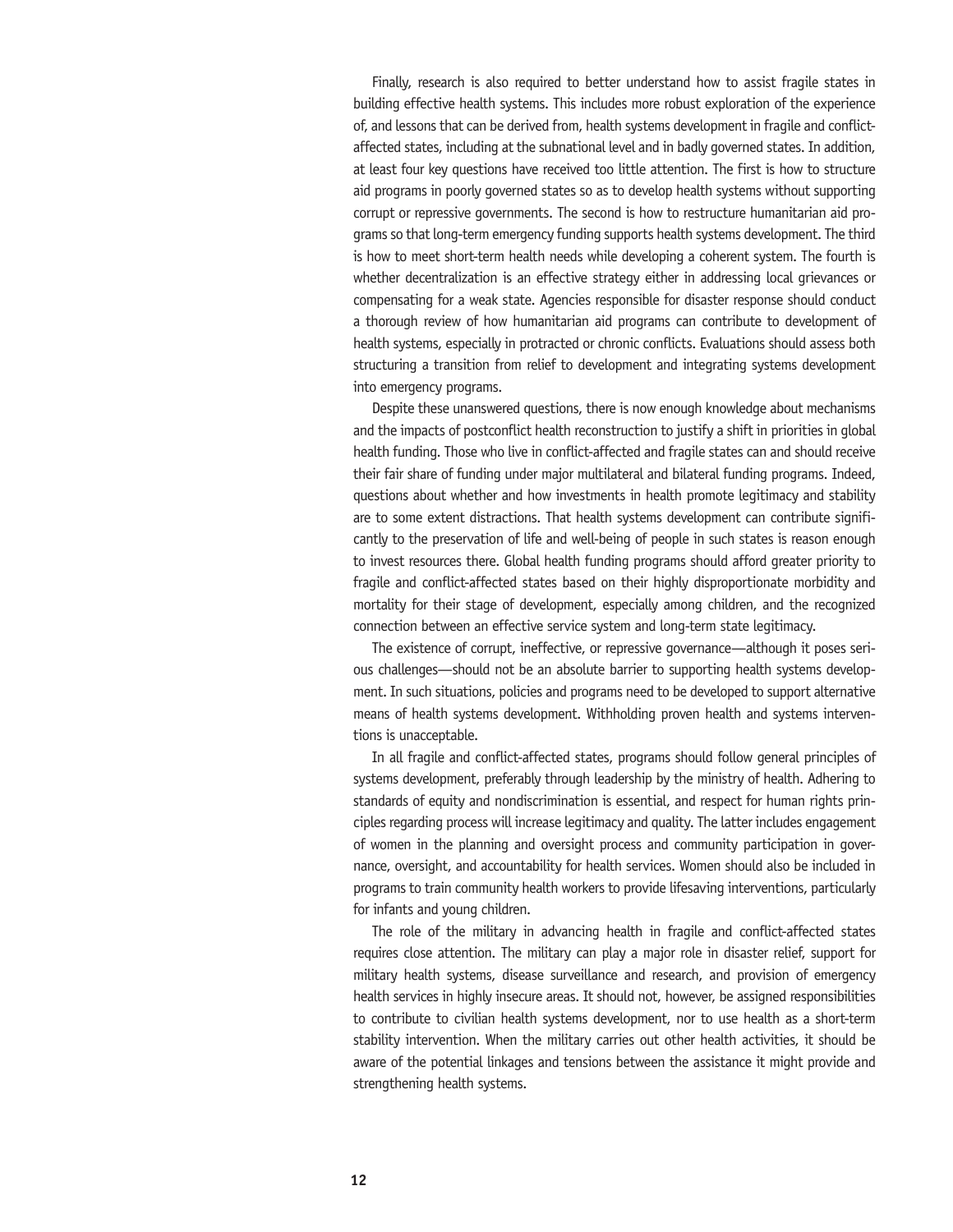# **Acknowledgments**

The USIP conference on which this report draws—"Health in Postconflict and Fragile States: Challenges for the Next Decade"—was held in collaboration with and with the support of the International Medical Corps, the Johns Hopkins Bloomberg School of Public Health, John Snow, Inc., the Mailman School of Public Health at Columbia University, Management Sciences for Health, RTI International, the Stanford Center for Children in Crisis, and World Vision. The conference benefitted from the participation of Liberian minister of public health and social welfare Walter Gwenigale, USAID deputy director Donald Steinberg, and U.S. assistant secretary of state for democracy, human rights, and labor Michael Posner.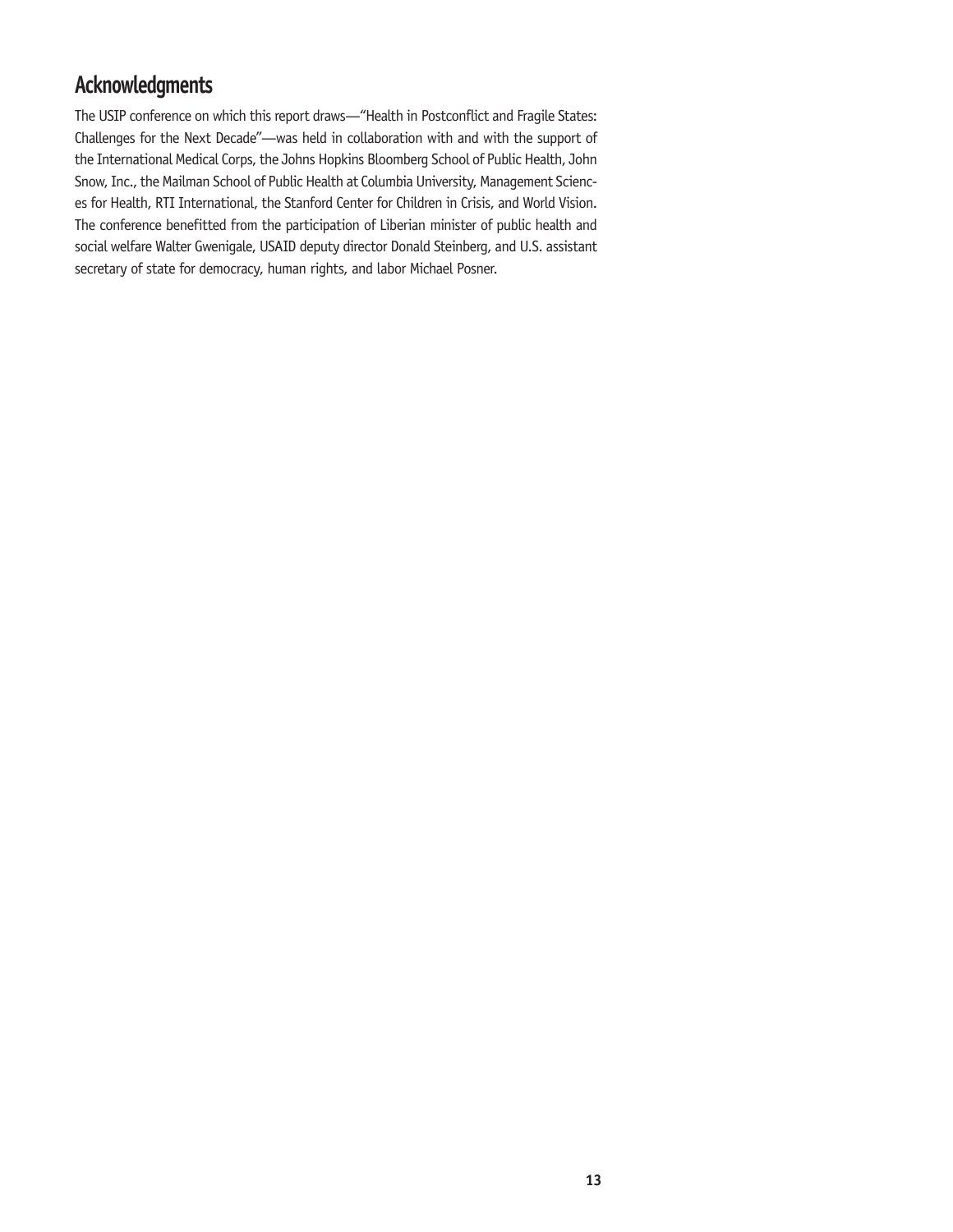## **Notes**

- 1. OECD/DAC, "Principles for Good International Engagement in Fragile States and Situations" (Paris: Organisation for Economic Co-operation and Development, Development Co-operation Directorate, 2007), http://www.oecd. org/dataoecd/61/45/38368714.pdf.
- 2. Soniya Carvalho, *Engaging with Fragile States: An IEG Review of World Bank Support to Low Income Countries Under Stress* (Washington, D.C.: International Bank for Reconstruction and Development/The World Bank, 2006).
- 3. OECD/DAC, "Ensuring Fragile States are Not Left Behind" (Paris: Organisation for Economic Co-operation and Development, Development Co-operation Directorate, 2009), http://www.oecd.org/dataoecd/50/30/42463929.pdf.
- 4. Hazam A. Ghobarah, Paul Huth, and Bruce Russert, "Civil Wars Kill and Maim People—Long After the Shooting Stops," *American Political Science Review* 97, no. 2 (2003): 189–202; Benjamin Coghlan, Richard Brennan, Pascal Ngoy, David Dofara, Brad Otto, Mark Clements, and Tony Stewart, "Mortality in the Democratic Republic of Congo: A Nationwide Survey," *The Lancet* 367, no. 9504 (2006): 44–51; Olivier Degomme and Debarati Guha-Sapir, "Patterns of Mortality Rates in Darfur Conflict," *The Lancet* 375, no. 9711 (2010): 294–300; Les Roberts, Riyadh Lafta, Richard Garfield, Jamal Khudhairi, and Gilbert Burnham, "Mortality Before and After the 2003 Invasion of Iraq: Cluster Sample Survey," *The Lancet* 364, no. 9448 (2004): 1857–864.
- 5. Ziad Obermeyer, Christopher Murray, and Emmanuela Gakidou, "Fifty Years of Violent War Deaths from Vietnam to Bosnia: Analysis of Data from the World Health Survey Programme," *British Medical Journal* 336, no. 7659 (2008): 1482–486.
- 6. Degomme and Guha-Sapir, "Patterns of Mortality Rates in Darfur Conflict."
- 7. Richard Garfield, "The Epidemiology of War," in *War and Public Health,* eds. B. Levy and V. W. Sidel (Washington, D.C.: American Public Health Association, 2008).
- 8. Human Security Report Project, *Human Security Report 2009/2010: The Causes of Peace and the Shrinking Costs of War* (Vancouver: Human Security Report Project, 2010), http://www.hsrgroup.org/human-securityreports/20092010/text.aspx.
- 9. Debarati Guha-Sapir and Olivia D'Aoust, "Demographic and Health Consequences of Civil Conflict" (Washington, D.C.: World Bank, World Development Report 2001 Background Paper, October 2010), http://www-wds.worldbank. org/external/default/WDSContentServer/WDSP/IB/2011/05/30/000333037\_20110530053143/Rendered/PDF/6 20300WP0Demog0BOX0361475B00PUBLIC0.pdf.
- 10. Guha-Sapir and D'Aoust, "Demographic and Health Consequences"; CE-DAT, "Complex Emergency Database" (Brussels: Centre for Research on the Epidemiology of Disasters), http://www.cedat.org.
- 11. CE-DAT, "Complex Emergency Database."
- 12. Institute for Health Metrics and Evaluation, *Financing Global Health 2010: Development Assistance and Country Spending in Economic Uncertainty* (Seattle: University of Washington, 2010), http://www. healthmetricsandevaluation.org/sites/default/files/policy\_report/2010/FGH\_2010\_REPORT\_FINAL\_051111.pdf; WHO, "Global Burden of Disease (GBD) 2010 study," http://www.who.int/healthinfo/global\_burden\_disease/ GBD\_2005\_study/en.
- 13. Srinivasa Murthy and Rashmi Lakshminarayana, "Mental Health Consequences of War: A Brief Review of Research Findings," *World Psychiatry* 5, no. 1 (2006): 25–30; Derek Summerfield, "War and Mental Health: A Brief Overview," *British Medical Journal* 321, no. 7255 (2000): 232–35; Stanley Krippner and Teresa McIntyre, *The Psychological Impact of War Trauma on Civilians: An International Perspective* (Westport, Conn.: Greenwood Publishing,2003).
- 14. Sonal Singh, "Impact of Long-Term Political Conflict on Population Health in Nepal," *Canadian Medical Association Journal* 171, no. 12 (2004): 1499–501.
- 15. Leonard S. Rubenstein and Melanie D. Bittle, "Responsibility for Protection of Medical Workers and Facilities in Armed Conflict," *The Lancet* 375, no. 9711 (2010): 329–40.
- 16. International Committee of the Red Cross, "Health Care in Danger" (report, July 2010), http://www.icrc.org/eng/ assets/files/reports/4073-002-16-country-study.pdf.
- 17. Gilbert Burnham, Sana Malik, Ammar S. Dhari Al-Shibli, Ali Rasheed Mahjoub, Alya'a Qays Baqer, Zainab Qays Baqer, Faraj Al Qaraghuli, and Shannon Doocy, "Understanding the Impact of Conflict on Health Services in Iraq: Information from 401 Iraqi Refugee Doctors in Jordan," *International Journal of Health Planning and Management*  June 2, 2011, doi: 10.1002/hpm.1091.
- 18. U.S. Department of State, "Human Rights Reports," http://www.state.gov/g/drl/rls/hrrpt.
- 19. Betty Bigombe, Paul Collier, and Nicholas Sambanis, "Policies for Building Post-Conflict Peace," *Journal of African Economies* 9, no. 3 (2000): 323–48; Paul Collier, *Breaking the Conflict Trap: Civil War and Development Policy*  (Washington, D.C.: World Bank, 2003).
- 20. David E. Bloom and David Canning, "The Health and Wealth of Nations," *Science* 287, no. 5456 (2000): 1207– 209.
- 21. Margaret E. Kruk, Lynn P. Freedman, Grace A. Anglin, and Ronald J. Waldman, "Rebuilding Health Systems to Improve Health and Promote Statebuilding in Postconflict Countries: A Theoretical Framework and Research Agenda," *Social Science Medicine* 70 (2010): 89–97; Nigel Pearson, "The Role of the Health Sector in Wider State-Building," (London: Save the Children UK for Health and Fragile States Network, 2010).
- 22. Derick Brinkerhoff, Anna Wetterberg, and Stephen Dunn, "Service Delivery and Legitimacy in Fragile and Conflictaffected States: Evidence from Water Services in Iraq" (paper presented at International Research Society for Public Management, Annual Conference, Dublin, April 11-13, 2011).
- 23. Frances Stewart, "Conflict and the Millennium Development Goals," *Journal of Human Development* 4, no. 3 (2011): 325–51.
- 24. Conciliation Resources, "Guatemala: Agreement on a Firm and Lasting Peace" (UN ref. no. A/51/796-S/1997/114, Annex II, December 29, 1996), http://www.c-r.org/our-work/accord/guatemala/firm-lasting-peace.php; Inter-Governmental Authority on Development Peace Process, "The Comprehensive Peace Agreement between the Government of The Republic of The Sudan and the Sudan People's Liberation Movement/Sudan People's Liberation Army" (Naivasha, Kenya, December 31, 2004).
- 25. Natasha Palmer, Lesley Strong, Abdul Wali, and Egbert Sondorp,"Contracting Out Health Services in Fragile States," *British Medical Journal* 332, no. 7543 (2006): 718–21.
- 26. Pearson, "Role of the Health Sector."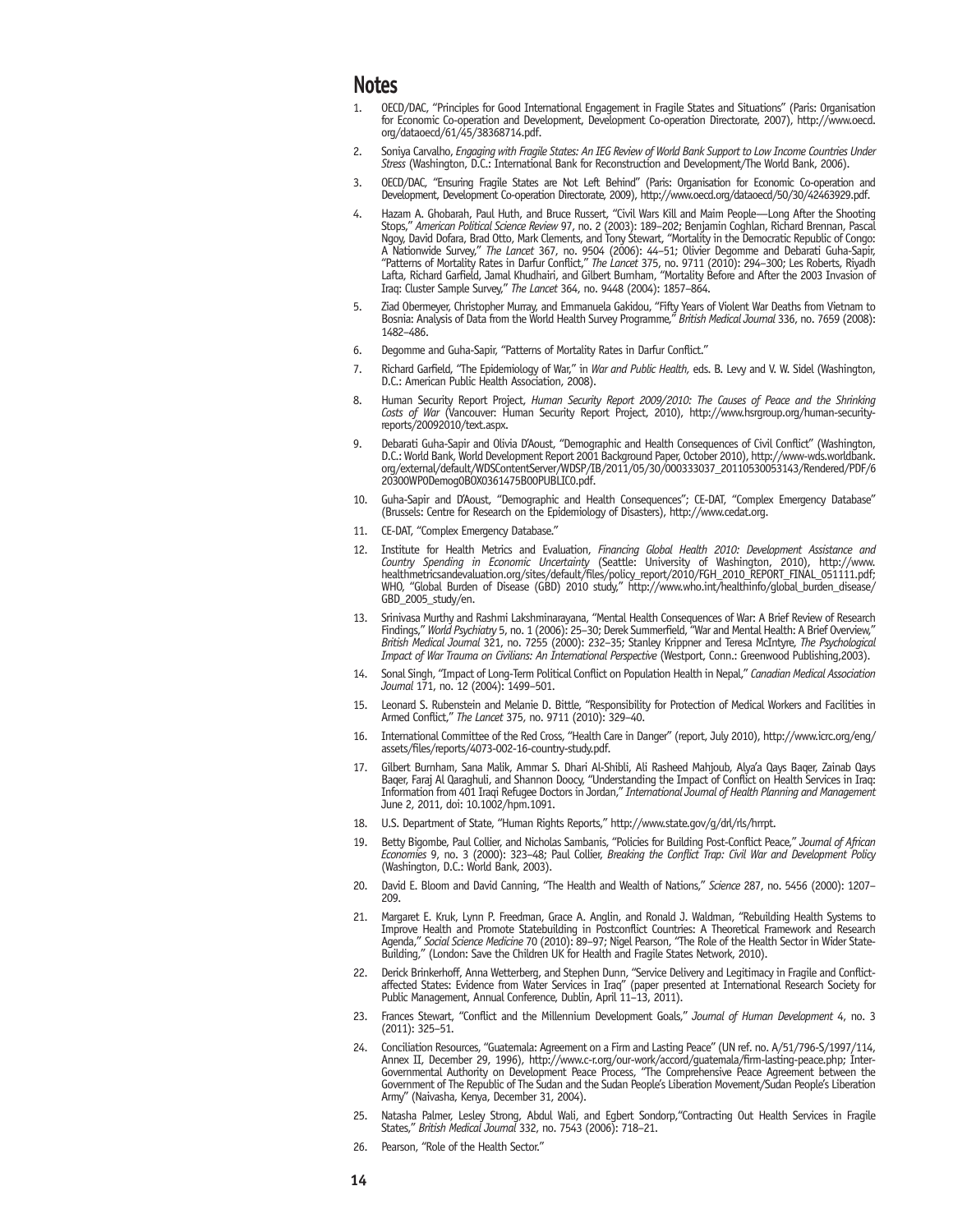- 27. William Newbrander, "Rebuilding Health Systems and Providing Health Services in Fragile States" (*MSH* occasional paper 7, Cambridge, Mass.: Management Sciences for Health, 2007); William Newbrander, Ronald Waldman, and Megan Shepherd–Banigan, "Rebuilding and Strengthening Health Systems and Providing Basic Health Services in Fragile States," *Disasters* 35, no. 4 (2011): 639–60. http://onlinelibrary.wiley.com.ezproxy.cul.columbia.edu/ doi/10.1111/j.1467-7717.2011.01235.x/abstract.
- 28. Newbrander, "Rebuilding Health Systems"; Newbrander, Waldman, and Sheperd-Banigan, "Rebuilding and Strengthening Health Systems."
- 29. World Health Organization. *Monitoring the Building Blocks of Health Systems: A Handbook of Indicators and Their Measurement Strategies* (Geneva: WHO Press, 2010), http://www.who.int/healthinfo/systems/WHO\_ MBHSS\_2010\_full\_web.pdf.
- 30. Giorgio Cometto, Gyuri Fritsche, and Egbert Sondorp, "Health Sector Recovery in Early Post-Conflict Environments: Experience from Southern Sudan," *Disasters* 34, no. 4 (2010): 885–909; World Health Organization, *Everybody Business: Strengthening Health Systems to Improve Health Outcomes: WHO's Framework for Action* (Geneva: WHO Press, 2007), http://www.who.int/healthsystems/strategy/everybodys\_business.pdf.
- 31. Jacob Hughes, Amanda Glassman, and Walter T. Gwenigale, "Liberia Health Pool Fund: Transitioning from Emergency Support to Health System Development" (discussion, Center for Global Development, June 13, 2011); Newbrander, Waldman, Shepherd-Banigan, "Rebuilding and Strengthening Health Systems."
- 32. Leonard S. Rubenstein, "Post-Conflict Health Reconstruction: Search for a Policy," *Disasters* 35, no. 4 (2011): 680– 700, doi: 10.1111/j.1467-7717.2011.01237. The military is, however, able to reach some isolated populations in highly insecure areas who have no access to other sources of health care, though the services are not expected to be part of a long-term development strategy.
- 33. David McCoy, Sudeep Chand, and Devi Sridhar, "Global Health Funding: How Much, Where It Comes from and Where It Goes," *Health Policy and Planning* 24, no. 6 (2009): 407–17; Mark McGillivray, "Aid Allocation and Fragile States" (*WIDER* discussion paper 2006/01, Helsinki: United Nations University, World Institute for Development Economics Research, 2006), http://www.wider.unu.edu/stc/repec/pdfs/rp2006/dp2006-01.pdf. Todd J. Moss, Scott Standley, and David Roodman, "The Global War on Terror and U.S. Development Assistance: USAID Allocation by Country, 1998–2005" (*CGD* working paper 62, Washington, D.C: Center for Global Development,<br>2005), http://papers.ssrn.com/sol3/papers.cfm?abstract\_id=800708.
- 34. "The United States President's Emergency Plan for AIDS Relief," http://www.pepfar.gov/countries.
- 35. McGillivray, "Aid Allocation and Fragile States."
- 36. Ann Canavan, Petra Vergeer, Olga Bornemisza, and Jacob Hughes, *Post-Conflict Health Sectors: The Myth and Reality of Transitional Funding Gaps* (Amsterdam: KIT Publishers, 2008).
- 37. Paul Collier and Anke Hoeffler, "Aid, Policy and Growth in Postconflict Societies," *European Economic Review* 48, no. 6 (2004): 1125–45.
- 38. Hughes, Glassman, and Gwenigale, "Liberia Health Pool Fund."